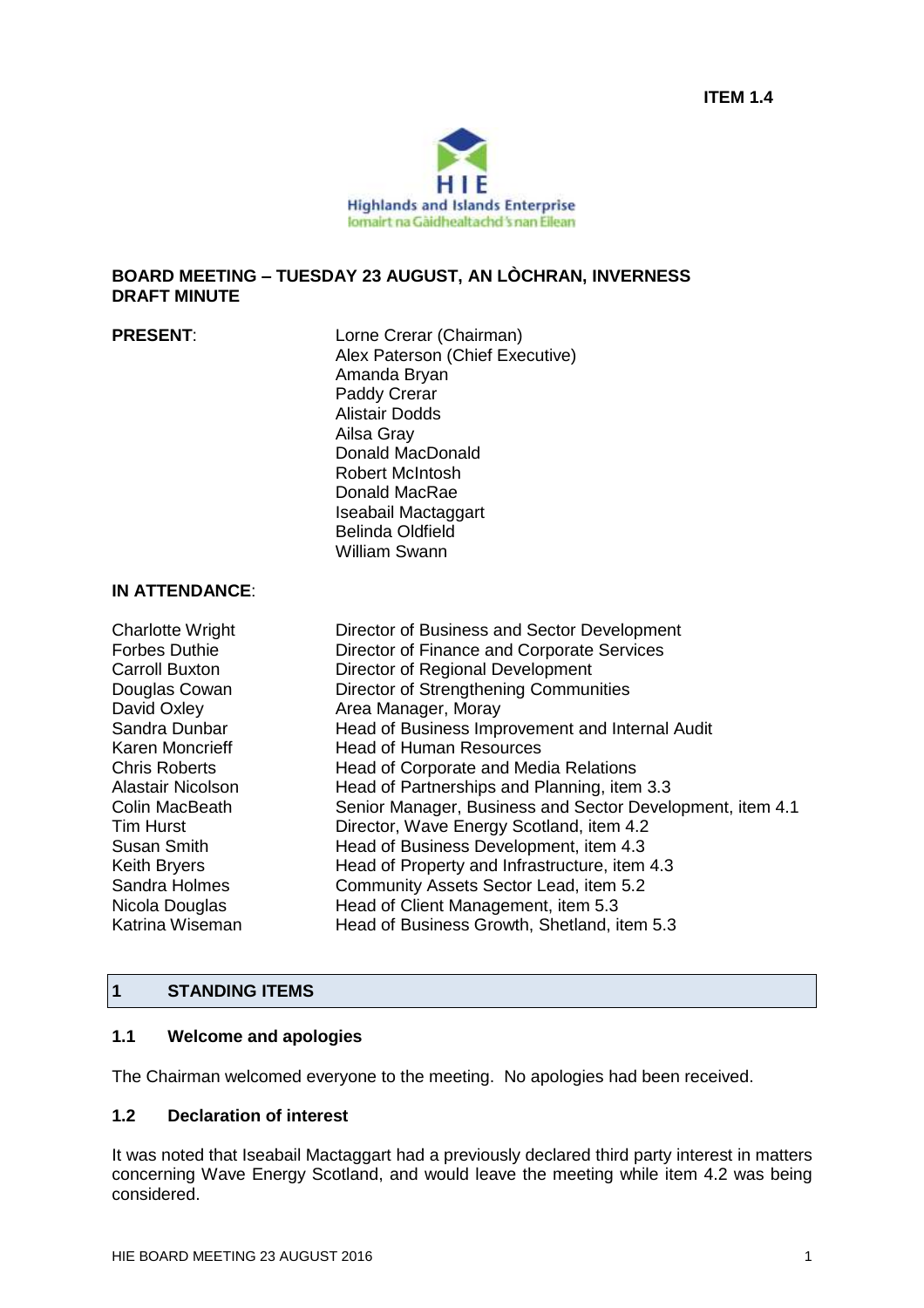#### **1.3 Minute of meeting: 21<sup>st</sup> June 1.3 HIE 2004/02226**

The minute of the HIE Board meeting of 21 June was approved.

#### **1.4 Matters arising**

There were no matters arising from the minute that were not covered elsewhere on the agenda.

## **2 UPDATES**

#### **2.1 Chairman's and Chief Executive's update** HIE 2004/02226

*[Paragraph removed as disclosure at this time could have a detrimental effect on commercial interests.]*

The Scottish Government's annual spending review was under way and HIE was working closely with government officials to secure a positive outcome.

The Chief Executive had joined Finance Secretary Derek Mackay and senior staff of LifeScan Scotland to announce further HIE investment to strengthen the life sciences company's presence in Inverness. HIE funding was supporting Scotland as the multinational company's global centre for research and development in diabetes testing.

HIE's approach to human resources had gained national recognition through accreditation as a Living Wage Employer, and attainment of a Carer Positive award as an organisation that recognises the particular challenges faced by staff who have caring responsibilities.

The Director of Business and Sector Development updated the Board on the current situation regarding Rio Tinto Alcan's intention to cease smelting operations in Lochaber following a strategic review. The company was assessing bids from a number of parties interested in acquiring its assets in Fort William and Kinlochleven, and a decision from the RTA board was anticipated around the middle of October. In response to a question from Robert McIntosh, it was noted that only one of the bidders had signalled an intention to keep the smelter in operation.

*[Paragraph removed as disclosure at this time could have a detrimental effect on commercial interests.]*

The Chairman confirmed that HIE's evidence to the Scottish Government's Enterprise and Skills Review, which had been the subject of a special Board meeting on 16 August, had now been submitted. Several meetings had also been held with senior civil servants and with the Cabinet Secretary for Economy, Jobs and Fair Work, Keith Brown, who is chairing the Ministerial Review Group. The Director of Business and Sector Development added that HIE had been asked to provide further information on topics including its overall approach to development, internationalisation, and specific issues relating to development in a rural context. Further announcements from government were expected towards the end of September. Alistair Dodds and Donald MacRae, who had also taken part in meetings with the Scottish Government confirmed that these had been positive, and stressed the importance of putting forward a balanced picture of HIE's combined economic and community development role.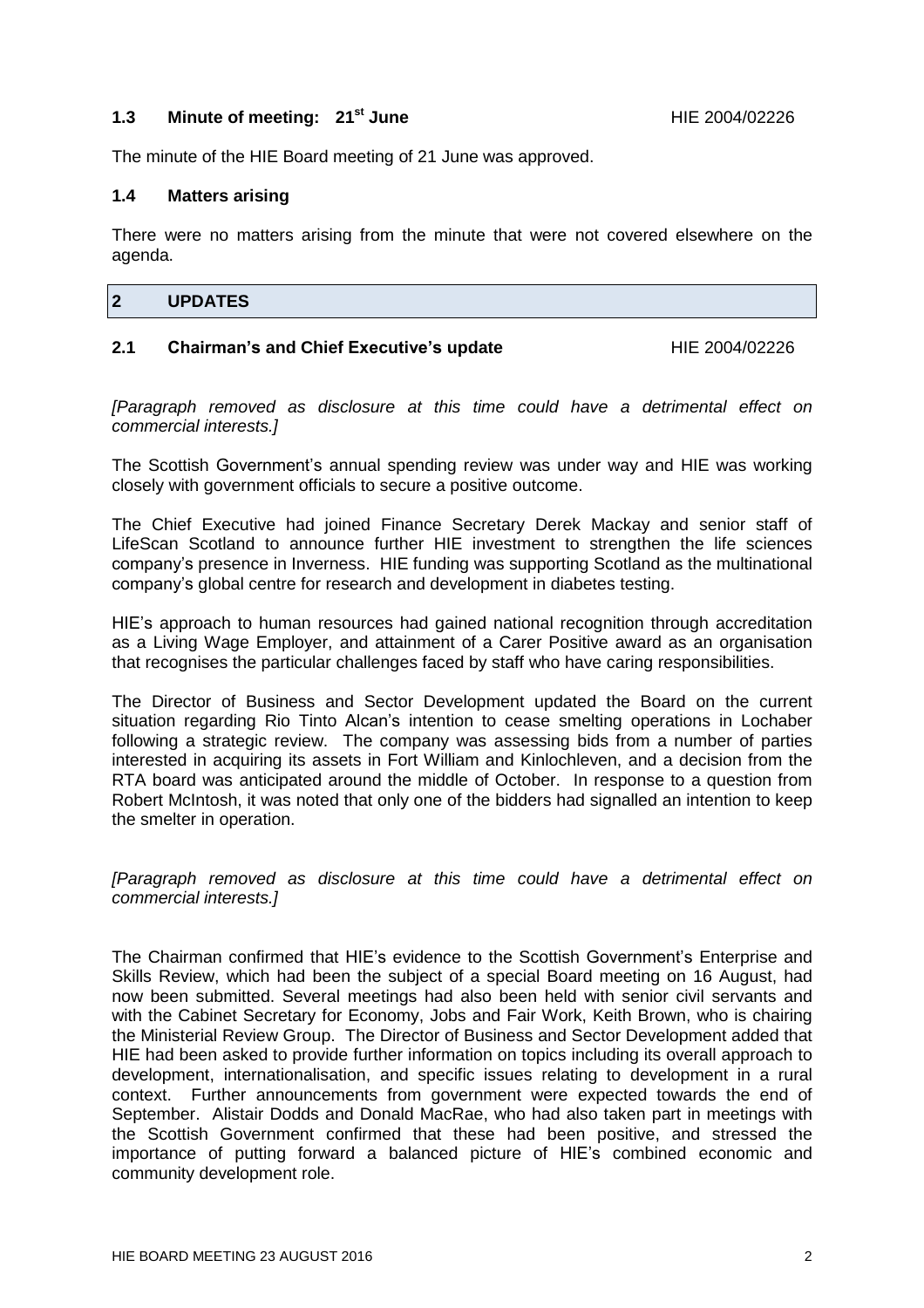#### **2.2 Digital Highlands and Islands Update – August 2016** HIEA 2007/02559

The Director of Regional Development introduced a paper summarising progress achieved by HIE's Digital Highlands and Islands initiative. This showed that HIE's investment in infrastructure with BT had now enabled superfast broadband to be accessed by 186,677 premises across the region, around 77% of the total. This included a large majority of 137,277 premises that would not have been served by a commercial rollout alone. The project was on course to exceed its target of 84% coverage through phase one, with the current forecast being 87% by the end of 2017. Although the remaining locations would be the most challenging to deliver, HIE was working with the Scottish Government to support its commitment to achieve 100% coverage across Scotland by 2021.

Community Broadband Scotland was now actively working on projects valued at more than £2.5m with 75 communities in the hardest-to-reach locations throughout the country, and supporting a further 115 pipeline projects. As part of the Inverness City/Region Deal, HIE was working with the Highland Council on a £20m digital initiative with the ambition of making Highland the best connected digital region in Europe. Over 3,000 businesses had now benefited from workshops and one-to-one support from the digital engagement service, now branded *Digital Boost*, delivered in the region by HIE and Business Gateway. Scotland's first digital demonstration centre, *#hellodigital*, based at Inverness Campus, was proving very popular. HIE was also progressing work with mobile phone network operators to establish current and future rollout plans for improved network coverage, including 4G in the region.

In discussion, Board members stressed the need for HIE and BT to maintain clear and regular communications activity that would keep the public informed of progress while also managing expectations, particularly regarding the limitations of cabinet upgrades that would not reach entire communities. Amanda Bryan drew attention to the UK Government's recent announcement that it would consider applying a universal service obligation to broadband, and noted Ofcom's interest in exploring issues affecting the Highlands and Islands. Ailsa Gray suggested that Community Broadband Scotland could investigate the potential of Vodafone's Investing for Good programme. The Director agreed to explore these points further.

#### **3 RESOURCES AND GOVERNANCE**

#### **3.1 Financial statement to 31 July 2016** HIE 2009/00611

The Director of Finance and Corporate Services presented HIE's latest financial report, covering the four months to 31 July 2016.

This showed that spend to date, particularly for regionally significant investments and other top sliced projects, was at a lower level than at the same point in the previous year. Primarily, this was due to differences in phasing, with several large projects that were planned for 2016/17 being programmed towards the end of the financial year. Careful monitoring would be implemented to ensure commitment was converted into spend over the coming months. Discretionary commitment was judged to be at a healthy level to ensure full budget utilisation during the year.

*[Paragraph removed as disclosure at this time could have a detrimental effect on the effective conduct of public affairs.]*

#### **3.2 Verbal update from Risk and Assurance Committee**

.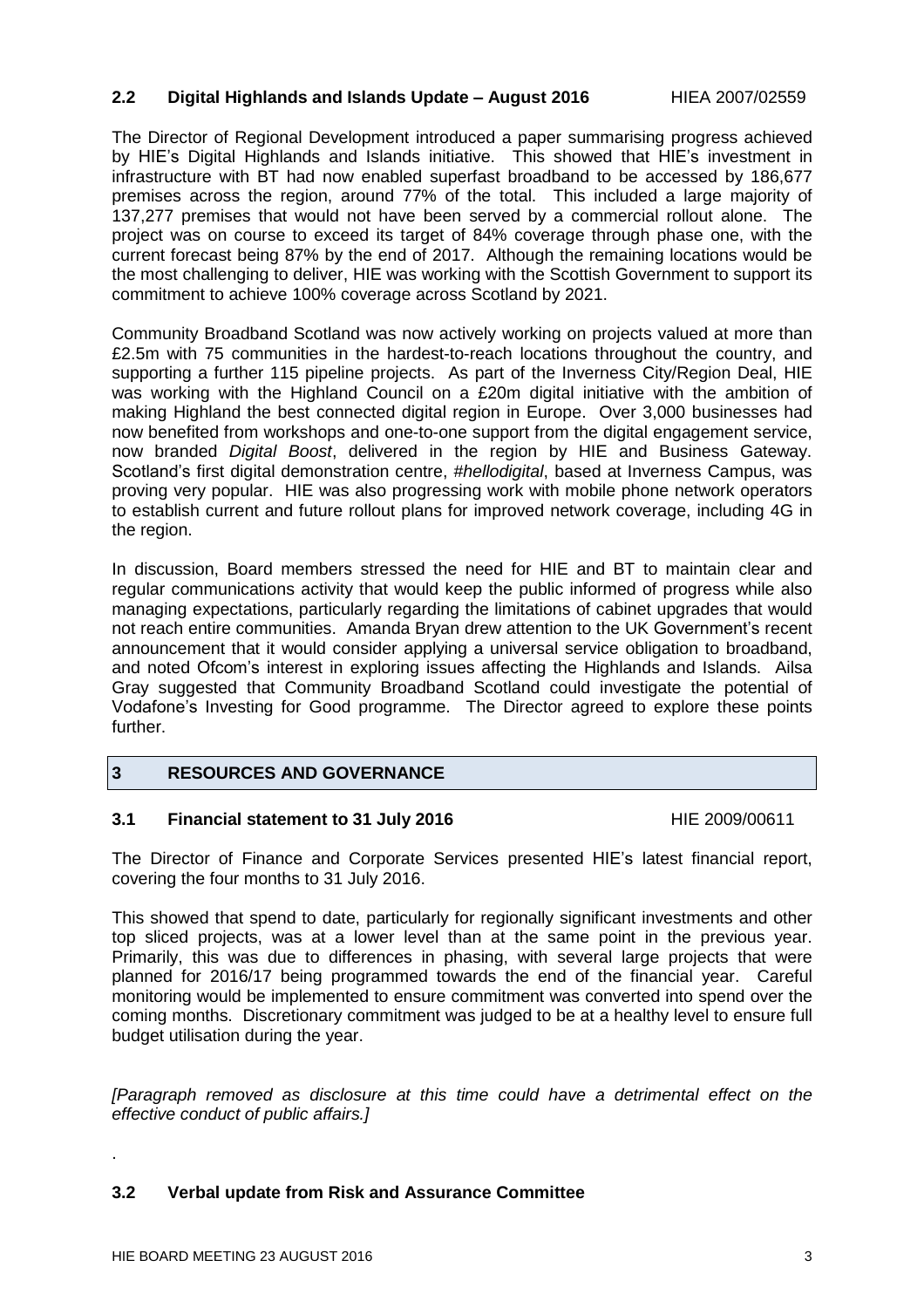HIE BOARD MEETING 23 AUGUST 2016 4

The Head of Business Improvement and Internal Audit (BIIA) presented the most recent update of the HIE corporate risk register. This showed that, in August 2016, HIE had identified a total of 24 risks (15 strategic and 9 tactical) which were being tracked and treated across the organisation. This compared with a total of 22 risks identified in June, and had been compiled following review of business unit registers, discussions with key individuals and consideration of matters raised at the last Board meeting and senior managers' event.

*Alastair Nicolson left the meeting.*

#### **3.4 Risk Register** HIEA 2014/00216

internationalisation and innovation in particular, and expressed interest in the questions and methodology used in the business panel survey, as well as the results. It was agreed that the questions would be shared with Board members following the meeting.

situation was expected to improve. Lastly, it was noted that Audit Scotland's recent review of support for Scotland's economy delivered by the Scottish Government and its enterprise agencies had concluded that HIE and Scottish Enterprise were both performing well. The Board welcomed the corporate report, noting increased levels of client engagement in

strengthen the economy of a fragile area. Good progress had been recorded towards most performance measures. The Chief Executive noted that, even without the investment in LifeScan, the figures recorded for increase in turnover, growth in international sales, and jobs created and supported remained very strong. It was also noted that pro rata levels of investment and job creation were higher in fragile areas, demonstrating HIE's commitment to achieving inclusive growth to benefit all

parts of the Highlands and Islands. Progress had been slower under the strengthening communities priority, but a strong pipeline of projects later in the year indicated that this

The region's economy continued to perform well in a climate of uncertainty around the EU referendum. HIE's latest business panel survey, which would be published shortly, showed that confidence had fallen in the aftermath of the referendum, although most businesses that had taken part remained optimistic for their own prospects. Key HIE business investments had included research and development funding for LifeScan Scotland in Inverness, and support for the Machrie Hotel on Islay, which would boost the island's tourism sector and

The Head of Planning and Partnerships presented the latest HIE Corporate Report, summarising progress towards achievement of performance measures at August 2016.

# *Alastair Nicolson joined the meeting.*

Alistair Dodds, as Chair of HIE's Risk and Assurance Committee, gave a short verbal report on matters discussed at its most recent meeting, held immediately before this Board meeting. The committee had focused on HIE's 2015-16 annual accounts, which had been fully audited by Audit Scotland, and were now able to be signed off by HIE's outgoing Chief Executive prior to his departure. Mr Dodds thanked the Director of Finance and Corporate Services and his team for achieving an excellent result in challenging times, and also highlighted HIE's low rate of staff absence as a positive indicator for the organisation. The Chairman added his congratulations to the team.

The 2015/16 accounts will now be forwarded to the Scottish Government, to be laid in parliament on schedule by 30 September.

### **3.3 Corporate Report Community Community Community Community Community Community Community Community Community Community Community Community Community Community Community Community Community Community Community Communit**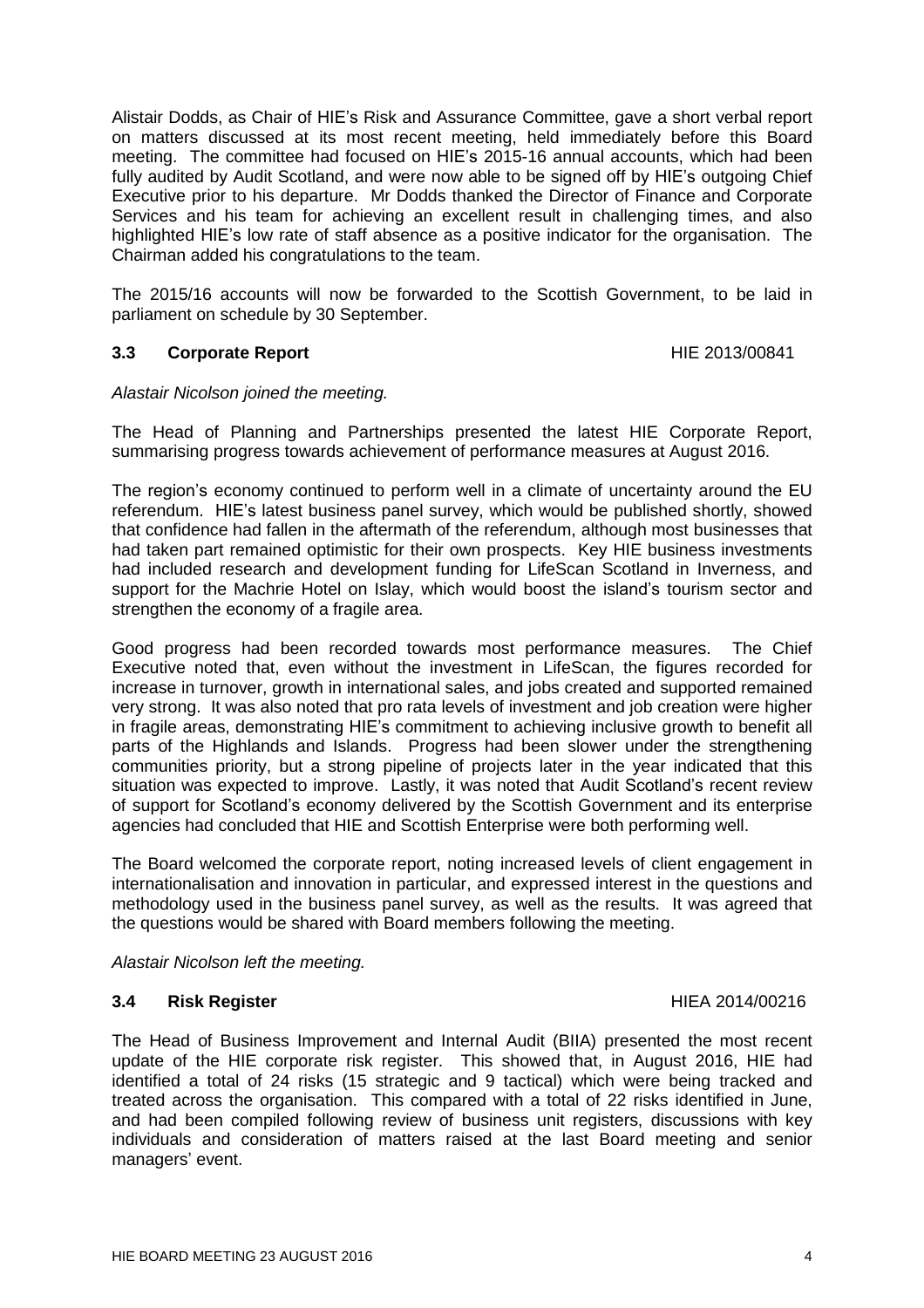#### **3.5 Highlands and Islands and leaving the European Union** HIEA 2014/01290

The Director of Regional Development presented a paper outlining implications for the Highlands and Islands following the UK referendum decision to leave the EU. This included a summary of what we know, what remains uncertain, and important issues to be considered for the Highlands and Islands through the exit process and into the post-exit environment. In discussion, Board members agreed it was important for HIE to adapt to change and seek to win positive outcomes for the region, including by working to influence emerging policy, both at Scottish and UK levels. Protecting Scotland's £11bn worth of annual trade across the single market, and maintaining efforts to attract people to live and work in the Highlands and Islands would be key goals.

#### **3.6 Additional item: University of the Highlands and Islands**

At the Chairman's invitation, Iseabail Mactaggart, who is HIE's representative on the court of the University of the Highlands and Islands, introduced a short discussion on UHI. The university, which had been supported by HIE since its inception, was currently undertaking an internal review that would inform its future direction, and would be the focus of a session at the forthcoming Convention of the Highlands and Islands.

The Board's discussion emphasised the need for HIE to do all it could to ensure that UHI is able to fulfil its considerable potential as a major driver of economic growth across the Highlands and Islands through creating jobs and educational opportunities, driving research and generating spin-out businesses and other commercial prospects. It was agreed that HIE would continue to work closely with the university, and to engage with partners and stakeholders including the Scottish Government and Scottish Funding Council to maximise UHI's input to regional economic development.

#### **4 INVESTMENT PROPOSALS**

#### **4.1 Growth and Development Support Framework 2016-20:** HIEA 2016/00717 **Specialist Advice**

#### *Colin MacBeath joined the meeting*

The Director of Business and Sector Development introduced a paper recommending approval of HIE cash funding of up to £2,025,000 for a business growth and development support framework that would form part of a £4,287,000 total framework award proposal. This would enable HIE to allocate resources for specialist advice provision to clients from a range of quality assured professional advisers, as a follow on to the current specialist advice framework which has been running since July 2013 and will conclude in November 2016. As at present, the new framework would be used to complement advice provided by HIE staff in circumstances when clients require more specialist input on a range of subjects.

It was noted that HIE had run a one-stage restricted OJEU procurement process which had produced one response, from the incumbent provider PA Consulting. In line with recognised best practice, the consent of HIE's Chief Executive had then been obtained to continue the procurement process with the sole bidder through non-competitive action.

In discussion, Board members were assured that the procurement process had been robust and had brought forward the best the market could offer. It was also confirmed that the framework would be used diligently to obtain specialist advice for clients through accessing skills and knowledge in specific areas that were beyond the range available in-house through HIE's own staff.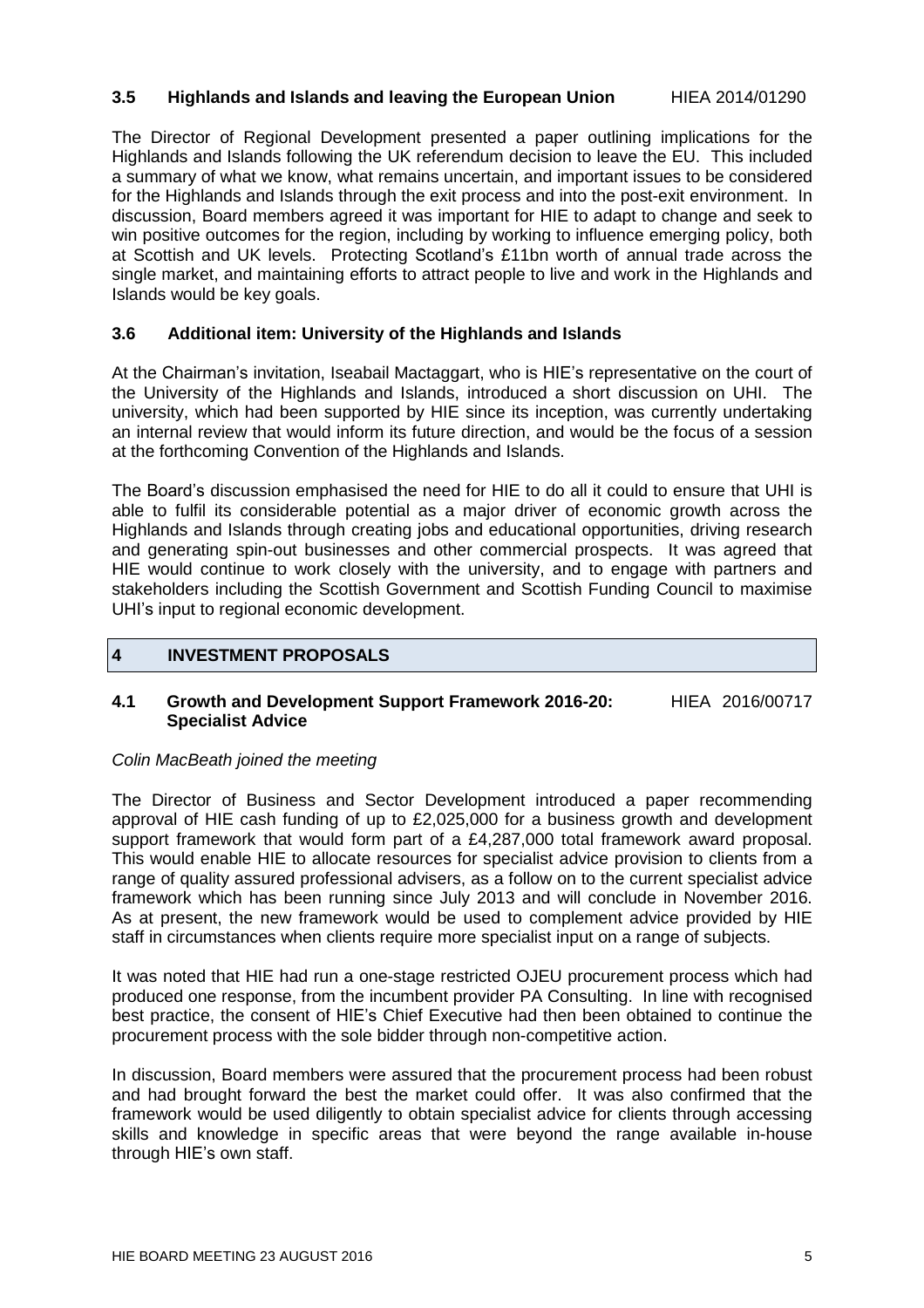The Board approved the funding request, and agreed the award of the specialist advice framework to PA Consulting for three years, with an option to extend for a further year if appropriate. It was agreed that updates should be provided to HIE's Risk and Assurance Committee for oversight during the period covered by the framework.

#### *Colin MacBeath left the meeting.*

*Iseabail Mactaggart left the meeting, having declared a related party interest in the following item.*

#### **4.2 Wave Energy Scotland PT01 to PT02 transition** WES 2016/082

#### *Tim Hurst joined the meeting.*

The Director of HIE subsidiary Wave Energy Scotland presented a paper recommending cash funding totalling up to £2,485,388 for the second stage of the Wave Energy Scotland (WES) power take off (PTO) technology programme. This would allow up to five of the 10 currently funded, stage one projects to move to stage two, and was in line with the original budget allocation.

Power take-off technology had been chosen for the first WES call as it was consistently identified in marine technology assessment plans at national and international levels, as being a key priority and supported by the WES Advisory Group. Eight of the 10 participants in this competition had put forward applications to move to stage two, and five of these had been judged by the WES assessment panel to be of sufficiently high quality projects to proceed.

The Board noted that projects supported by WES would be expected to carry out testing in Scotland, as long as suitable facilities could be identified. One of the five PTO projects chosen for stage two had indicated it did not plan to carry out testing in Scotland, and WES's offer would therefore be made conditionally. Should this company choose not to proceed with testing in Scotland, the Board agreed that WES's offer should be withdrawn, and only four projects would proceed to stage two.

*Tim Hurst left the meeting.*

*Iseabail Mactaggart rejoined the meeting.*

#### **4.3 Cairngorm Mountain Ltd HIEA 2016/00005**

*Susan Smith and Keith Bryers joined the meeting*

*[Item removed as disclosure at this time could have a detrimental effect on commercial interests, and on the effective conduct of public affairs.]*

*Susan Smith and Keith Bryers joined the meeting*

#### **5 DISCUSSION PAPERS**

#### **5.1 Strengthening Communities and Fragile Areas – Refocus** HIEA 2016/00683

The Director of Strengthening Communities presented a paper outlining HIE's current approach to strengthening communities and fragile areas, and suggesting options to refocus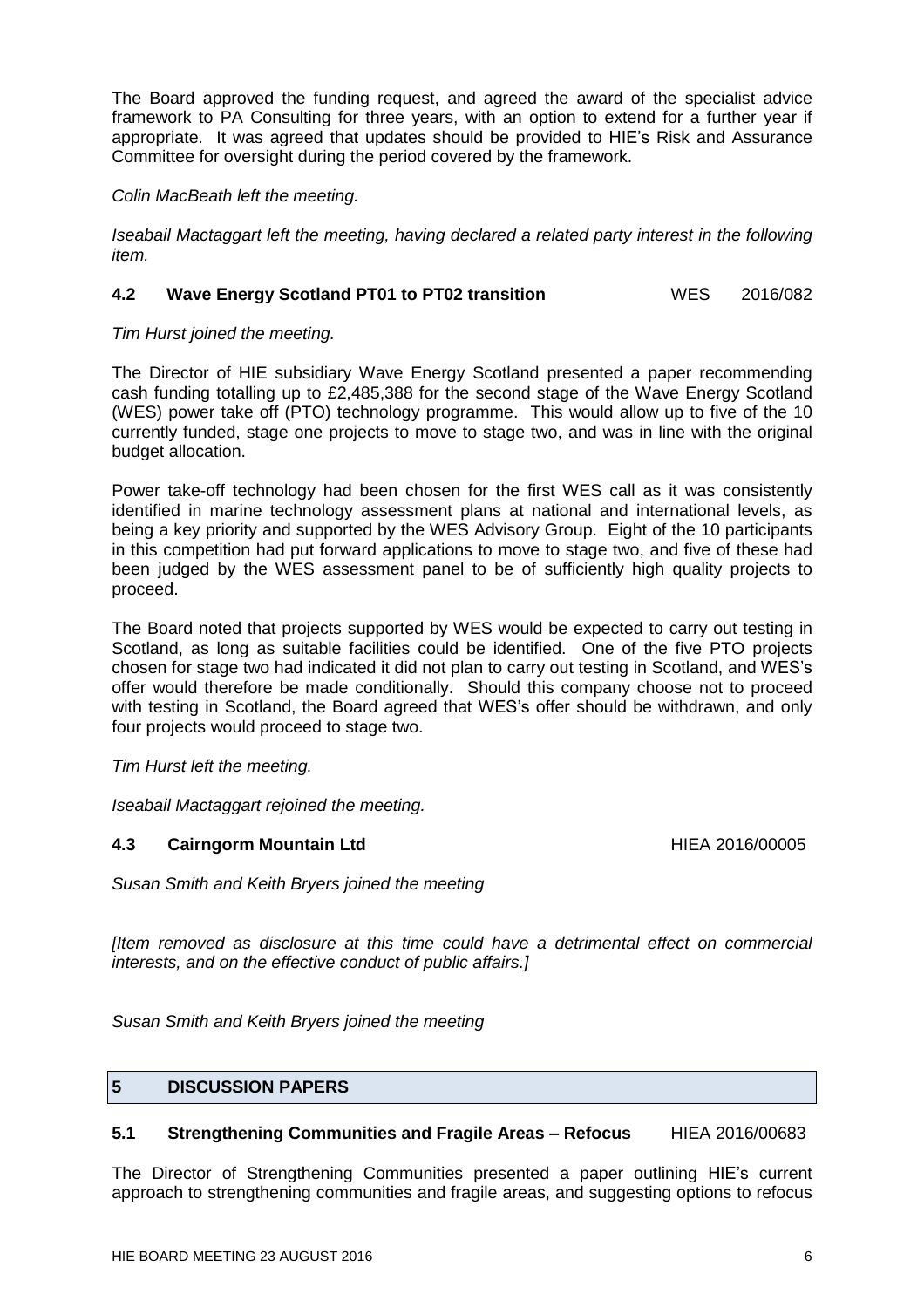in the context of current economic trends and policy drivers. The paper included an analysis of HIE's achievements and current approach to this area of work, and put forward discussion points on a range of key topics. These included resource prioritisation to achieve inclusive growth; the need to create the right conditions for young people in all parts of the region; communities' role in delivering local services; the importance of small and medium sized towns; specific sectoral opportunities in fragile areas, and a wish to identify innovative models of private sector involvement to help address underlying infrastructure issues.

The paper generated a great deal of interest and discussion. Housing was highlighted as a key issue for strong communities, although it was recognised that HIE did not have a direct role as a provider. It was agreed that clarity was required to define HIE's role in supporting community enterprises that might take over local services, while recognising that it should not fall to HIE to fund provision that was currently the responsibility of other organisations, including local authorities. The Board also welcomed the principle that strengthening communities requires a 'whole agency' approach, and is not limited to fragile areas, although a more proactive supporting role might be applied in these places. It was recognised that communities and social enterprises with growth potential exist across the Highlands and Islands and that, just as businesses meeting HIEs growth objectives are supported across the region, this approach should equally apply in the communities context.

There was discussion around what constitutes a fragile area, and recognition that HIE's definition should be able to change over time, for example to reflect lack of digital connectivity, or ensure continued alignment with the government's inclusive growth and equalities agendas. Finally, it was suggested that, in reviewing and planning future support for communities, it would be sensible to work in partnership with public and third sector organisations, local authorities that engage with communities, groups that HIE supports, and those that aren't currently account managed, to identify wider support needs and possible new priorities that may not have been captured in the internal review. Robust prioritisation measures would need to be put in place.

The Board thanked the director for his paper. Further work will be carried out over coming months to fully define the fresh approach to strengthening communities and fragile areas, and a further paper will be brought back to the Board in December.

#### **5.2 Community Empowerment (Scotland) Act and** HIEA 2012/00359 **Land Reform (Scotland) Act**

*Sandra Holmes joined the meeting.*

HIE's Community Assets Sector Lead presented an overview and commentary on the key provisions of two recent pieces of Scottish Government legislation - the Community Empowerment (Scotland) Act 2015, and the Land Reform (Scotland) Act 2016 – focusing on their likely impacts on HIE and the Highlands and Islands in particular.

In discussion, it was noted that the Community Empowerment Act had greater implications for HIE, and was expected to lead to increased demand for HIE services to support issues such as asset transfer, land ownership, and community management and delivery of local services. The new Scottish Land Fund, which HIE administers nationally with the Big Lottery, was already receiving increased enquiries after extending its reach to urban areas.

While support to acquire assets was important, HIE's experience over many years showed that in many cases, the most significant challenges for communities would often arise after gaining ownership, and the need for effective aftercare would be an area of continued focus for the agency. The Board welcome the update.

*Sandra Holmes left the meeting.*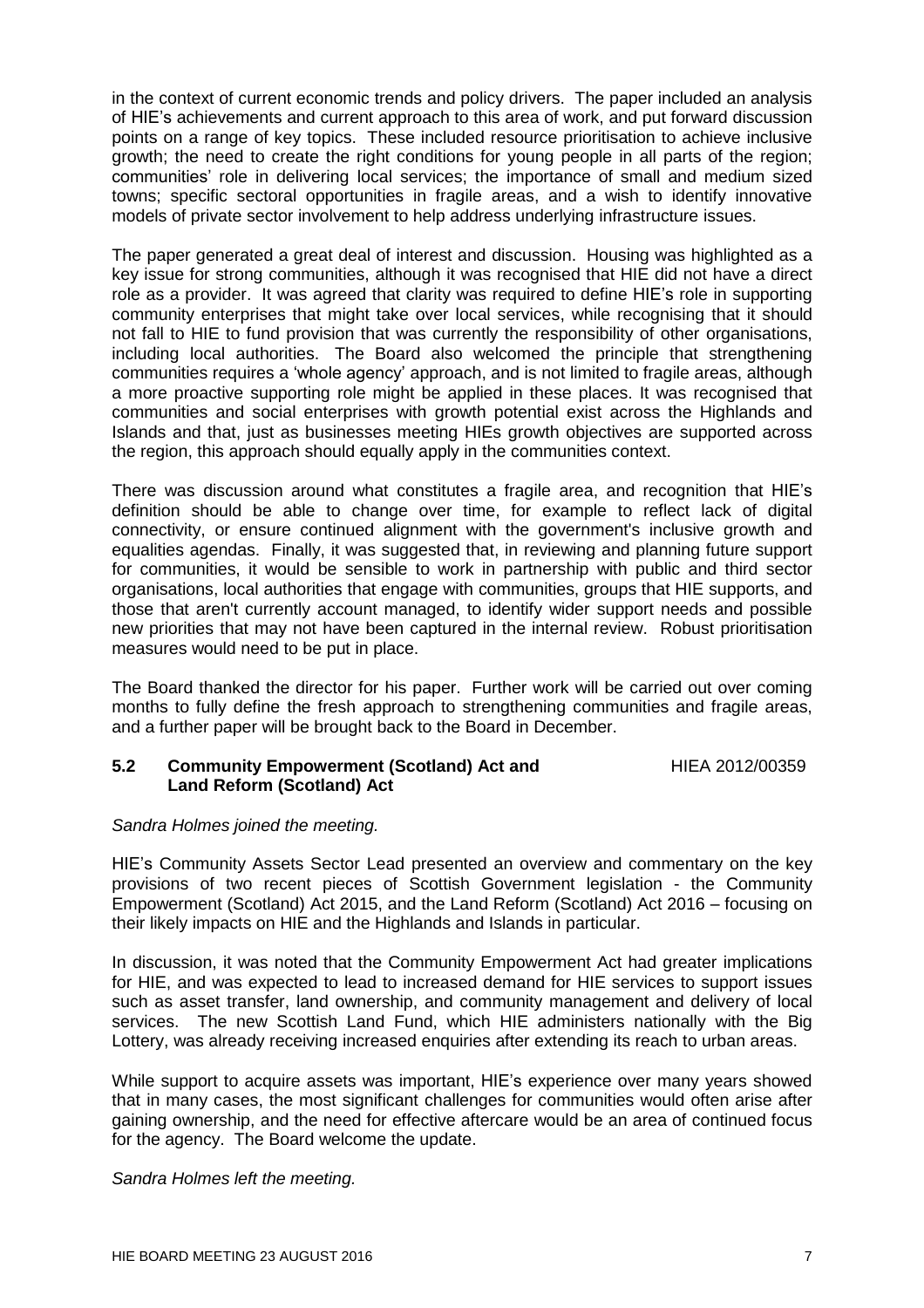#### **5.3 Account Management Update HIEA 2016/00806**

#### *Nicola Douglas and Katrina Wiseman joined the meeting.*

The Head of Client Management updated the Board on progress achieved to date in delivering HIE's refreshed approach to account management, which had been introduced following external review in 2014. The Head of Business Growth, Shetland, provided an area team perspective on the changes the new arrangements had made and how they are working in practice.

Their presentation covered the criteria and processes that were being applied to bring companies into HIE account management, which lies at the heart of HIE's approach to accelerating business growth across the region. During 2016, emphasis had been placed on establishing intensive and challenging relationships with clients, and a shift had been discerned in their requirements, with requests for monetary assistance having decreased. A new segmentation process was now fully embedded, and the client portfolio had become more fluid, with 33 new clients coming into account management and 65 exiting in the six months from January to June 2016. This demonstrated progress made by account managers in gaining insights into when HIE can support growth, and when it may be right to disengage for a period of time to focus resource on those clients that appear most likely to achieve the greatest impact.

Shetland had piloted a highly successful Lean Learning/Business Improvement Academy programme, run by HIE and the Scottish Manufacturing Advisory Service, to implement enhanced performance and culture change in account managed businesses. Ten participants from four local manufacturing and engineering companies had taken part in the programme, which included practical workshops, class-based learning, and a visit to BAE Systems in Glasgow, followed by three months of work to deliver projects on site. Feedback had been unanimously positive, with some of those who were initially reluctant participants becoming advocates for the approach. One company that had taken part was forecasting £1m worth of savings as a direct result of the programme.

The Board welcomed the presentation and requested an opportunity for a further update at a future meeting, with more time allocated for questions.

#### **6 PAPERS FOR INFORMATION**

#### **6.1 HIElights**

The latest issue of HIE's e-newsletter was circulated in draft form for information. This issue of HIElights would be published in September.

**6.2 Economic Briefing - August 2016** HIEA 2014/01290 The Board welcomed the latest economic briefing for the Highlands and Islands from HIE's Planning and Partnerships team.

#### **6.3 Property Activity Report April-June 2016)** HIEA 2008/00768

The latest property activity report was noted.

#### **6.4 HIE Publication Scheme: Quarterly Approvals April-June2016** HIEA 2015/00584

The Board noted the latest quarterly approvals list, which had been published on the HIE website.

#### **6.5 Any other business**

The Chairman led Board members in paying tribute to HIE Chief Executive Alex Paterson, who was leaving the organisation to take on a similar role with new organisation Historic Environment Scotland. Professor Crerar praised Mr Paterson for his outstanding